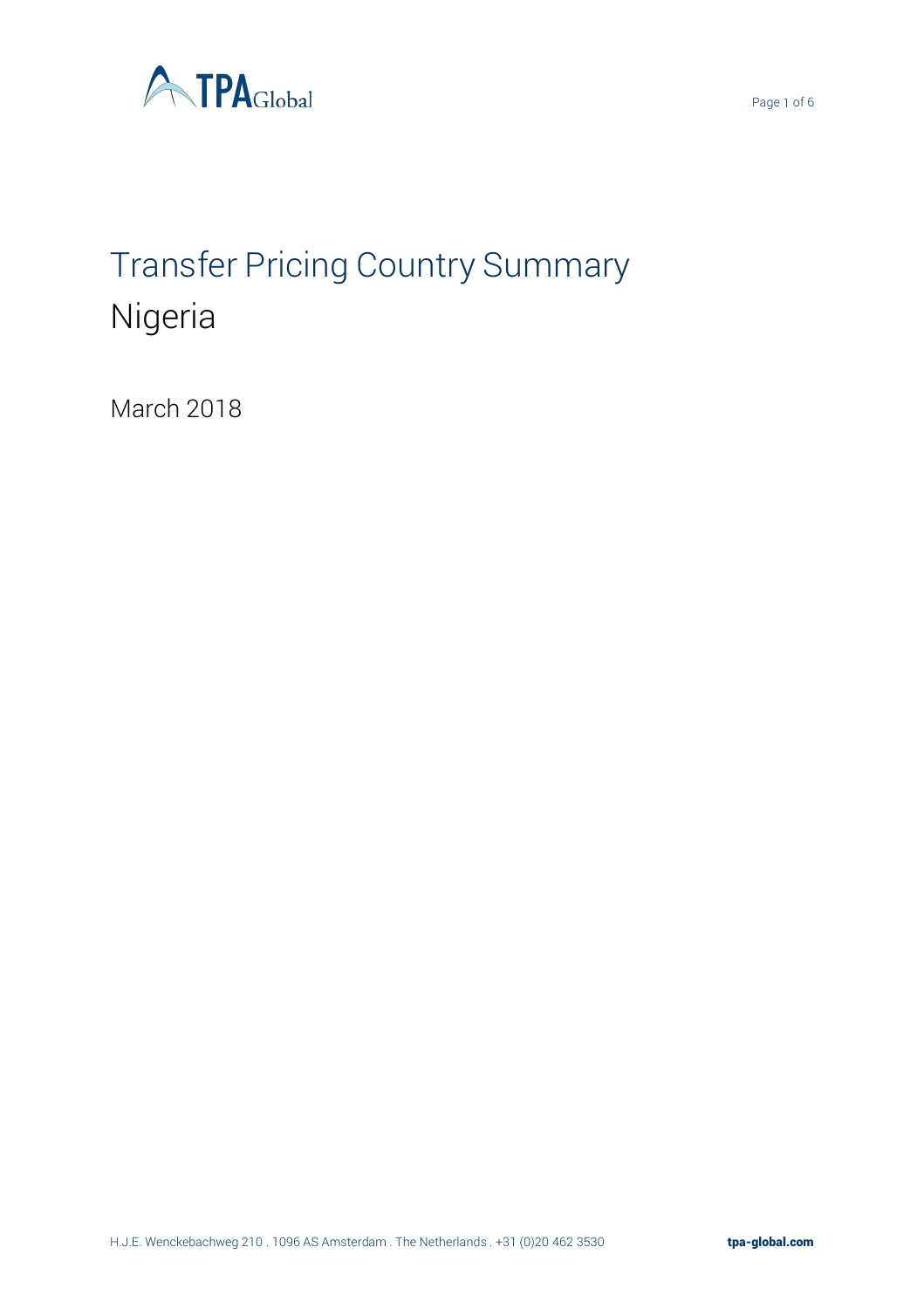

# Legislation

# **Existence of Transfer Pricing Laws/Guidelines**

Regulation No 1, 2012 (Income Tax), which took effect in August 2012 regulates Transfer Pricing in Nigeria. The regulation contains provisions on the scope; compliance and regulatory protections on transfer pricing with regard to Advanced Pricing Agreements. The purpose of the regulation is to ensure appropriate taxable basis and to provide the Tax authorities with the proper tools in order to fight tax evasion. These measures are aimed at reducing the risk of economic double taxation and to provide taxable persons guidance and certainty regarding transfer pricing in Nigeria.

The Transfer Pricing provision pertain to transactions between 'Connected Taxable Persons (CTP). Per the regulation a 'Connected Taxable Person' constitutes persons, individuals, entities, companies, partnerships, joint ventures, trusts and/or associations, which also includes persons/entities as defined under 'associated enterprises' by the various Income Tax Legislations and Model Tax Convention of the OECD. And, "for purposes of applying these regulations, Permanent Establishments (PE) are treated as separate entities, and any transaction between a Permanent Establishment and its head office or other connected taxable persons are considered to be a controlled transaction."

#### **BEPS**

On October 5 2015, the Organisation for Economic Cooperation and Development (OECD) released its final Base Erosion and Profit Shifting (BEPS) package containing measures that will significantly change existing international tax rules. Regulation 11 of the Nigerian TP Regulations allows changes to the OECD Guidelines to automatically apply. Nigeria signs both the Multilateral BEPS Convention and the CRS Multilateral Competent Authority Agreement to tackle international tax avoidance and evasion on August 17, 2017. These allow jurisdictions to automatically amend existing bilateral treaties to include measures that tackle base erosion and profit shifting (BEPS) through tax treaties.

## **Definition of Related Party**

Enterprises are considered to be associated/connected where one enterprise/person participates directly or indirectly in the management, control and capital of the other, or of both enterprises. Transactions regulated under the TP regulation include all forms of agreements relating to exchange of goods and property (tangible and intangible) and the provision of services in so far as they affect the profitability of an enterprise.

Like most African countries' Transfer Pricing regulation, Regulation No 1, 2012 pertains to every transaction between 'connected taxable persons' regardless of the sector, value, or the jurisdiction where it is conducted, suffice a Nigerian entity is a party.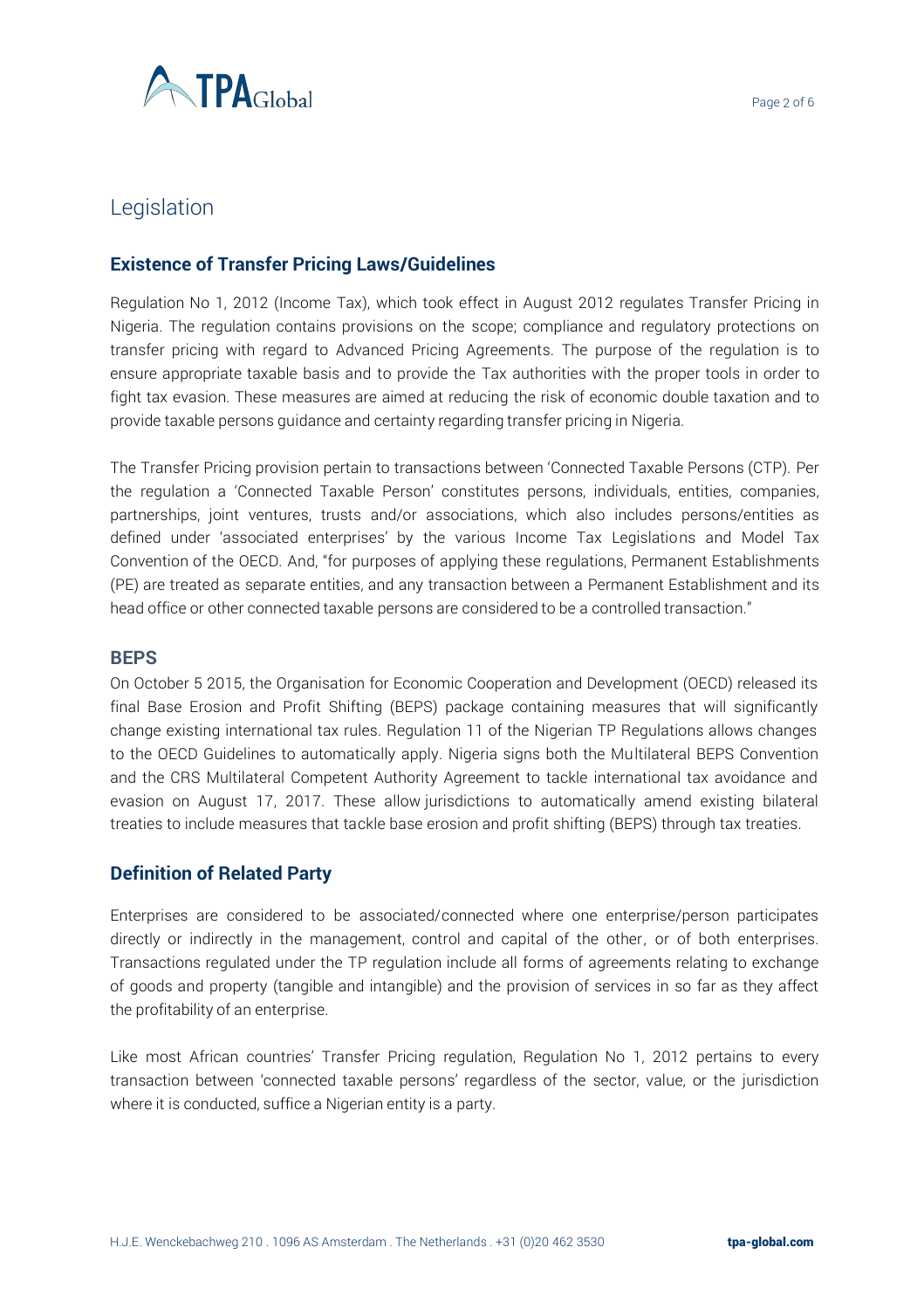

# **Transfer Pricing Scrutiny**

The Federal Inland Revenue Services (FIRS) has intensified transfer pricing audits in recent tax assessments. The TP regulations in place are **simultaneously aimed at identifying tax evasion issues and a better understanding of the taxpayers' Transfer pricing methodology.** In this respect, the Oil and Gas Industry being one of the most attractive sectors for foreign direct investment is the most scrutinized by FIRS - It contributes the highest tax revenue to the Federation. Other large multinational manufacturing companies stationed in Nigeria are also heavily monitored by the Tax Authorities.

# **Transfer Pricing Penalties**

Nigeria has no specific Transfer pricing penalties.

Contravention of the TP regulation is penalized by virtue of the penalties enshrined in the Companies Income Tax Act (CITA), the Petroleum Profits Tax Act, Capital Gains Act, Stamp Duty Act and the Personal Income Tax Act. As outlined by CITA the following penalties apply:

- Contravention of the CITA by an offence with an unspecified penalty is punishable with a fine of N200;
- Failure to keep tax records have an additional fine of N40 for each day where such failures continue;
- $\sim$  Default of tax payment carries an imprisonment for up to 6 months;
- $\sim$  Non-compliance to the requirements to furnish tax documentation after a notice from the board may lead to the imposition of a penalty to the company of an amount equal to her previous years assessment or N2, 500 for the first month; and N500 for each subsequent month in which the failure continue;
- Erroneous returns is fined at N200 plus a double of the amount of the undercharged tax; and a
- False statements in view of obtaining a set-off, deduction or relief are punishable with a fine of N1, 000 or an imprisonment for 5 years or both.

## **Advance Pricing Agreement (APA)**

In Nigeria, Companies can apply to FIRS for an APA; thereby avoiding periodic transfer pricing studies and audits on the affected transactions. The threshold for the possibility of an APA is a turnover of N250, 000,000 (two hundred and fifty million Naira) per year. The maximum period for the duration of each agreement is 3 years, entered into with the taxable person or the competent authority of a treaty country. The FIRS on its part has discretionary powers to accept, vary or reject the terms of each application and or may provide the basis of its acceptance, modification or rejection of the request as the case may be.

Non-compliance to the terms of the agreement; a material misrepresentation during signing of the agreement by the taxpayer and or change in the Tax Law material to the APA may rescind the agreement. The connected person may also rescind the Agreement.

## **Safe Harbors**

Nigeria has no specific thin capitalization rules; no ratios may limit the amount of debt that may be applied to fund a resident company.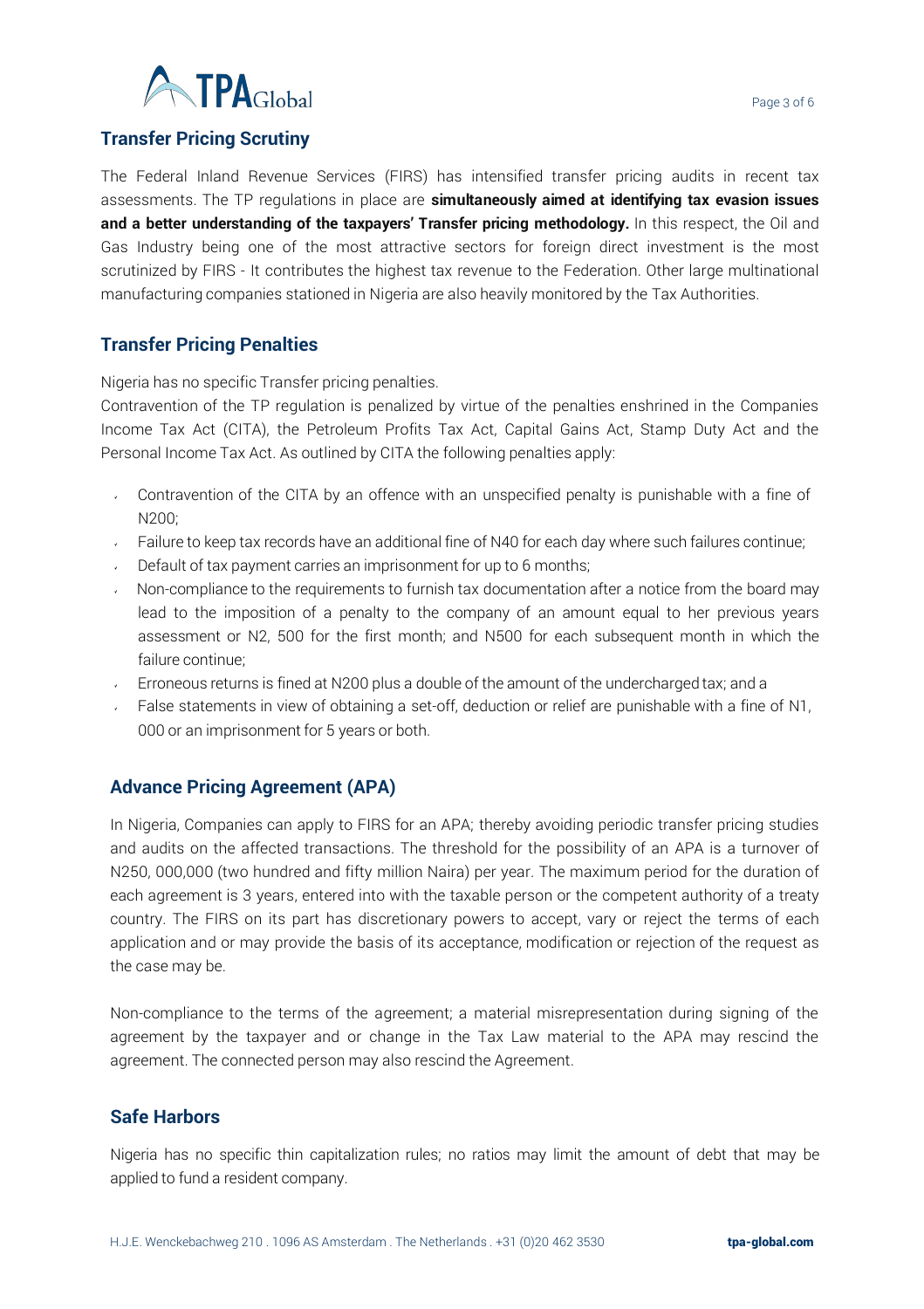

However, companies that intend to engage in banking or insurance businesses are required to have a specific minimum paid up capital, and must respect capital adequacy ratios and/or solvency margins. Resident companies that intend to employ expatriates are also required to have a minimum authorized share capital of N10million (about \$62,500 at \$1:N160), which must be issued and fully paid up.

Under a debt financing arrangement therefore, where the loan is to a related party, the interest rate must be competitive so that the interest payable will qualify as a tax-deductible expense for the Nigerian beneficiary of the loan.

# Documentation And Disclosure Requirements

# **Tax Return Disclosures**

For each year of assessment, without notice or demand by the Service, a disclosure of details of transactions subject to the Transfer pricing Regulations must be presented on a Transfer pricing Disclosure Form or on any other form prescribed by the Service.

Annual tax returns are filed in a form prescribed by the tax administration, duly signed and accompanied by audited financial statements. Each company must file a separate corporate tax return of the tax/financial year. Consolidated returns from companies in a group are not permitted. In principle, the Tax return documentation comprises:

- $\sim$  Audited accounts, tax and capital allowances computations and a true and correct statement in writing containing the amounts of profit from every source; and,
- Particulars with respect to profits, reliefs, and deductions material to the return as may be required by the Act.

Tax returns are due within six months after the end of the accounting year for companies in existence for more than 18 months. Newly incorporated companies must file within 18 months after the end of the first accounting period. For first time self-assessment, it must be filed not later than eight months after the accounting period. - In practice, the Tax Board under reasonable reasons may extend the date limit for filing general tax returns.

The Federal Inland Revenue Service (FIRS) issued a revised transfer pricing (TP) declaration and disclosure forms (TP forms) in January 2017. The revised TP forms include new disclosures to enable the Revenue perform more effective TP risk assessments, while some of the old disclosures which taxpayers considered to be ambiguous have been made clearer to increase compliance.

#### **Level of Documentation**

A connected taxable person needs to record in writing or on electronic devices sufficient information to clarify that the Transfer pricing transactions are consistent with the arm's length principle. The documentation must account for the complexity and volume of transactions, with adequate information substantiating the transfer price.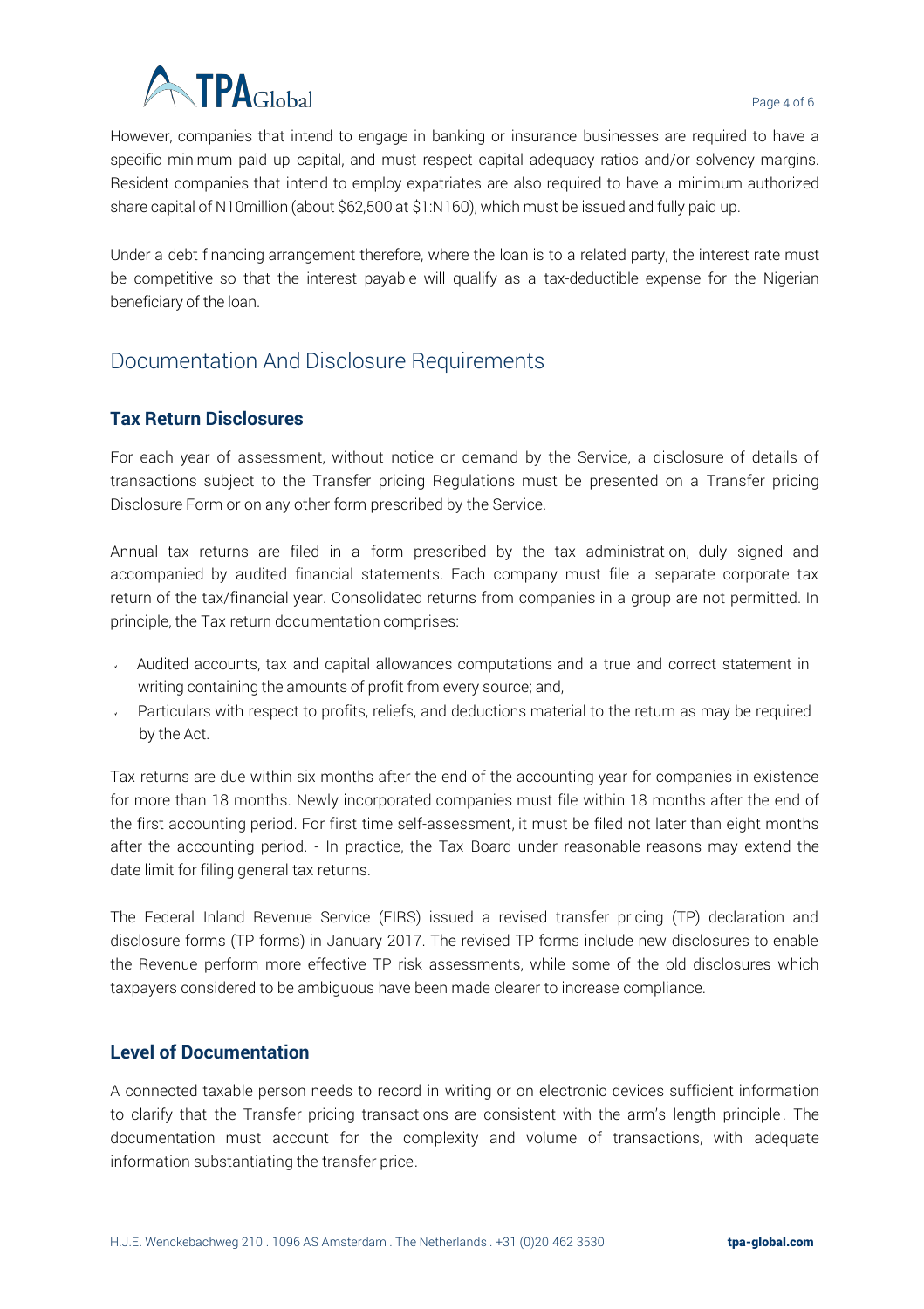

# **Record Keeping**

All records and data relating to any trade carried on by the taxpayer for whom documentation and or data are provided for tax purpose must be preserved for a period of at least six (6) years from the date on which the tax return with the data relevant to their tax return was made. Preservation of tax records is primordial; upon failure to preserve the books of accounts by a taxpayer, the tax board may request for the preservation in a language, as the board considers right.

## **Language of Documentation**

In Nigeria, the TP documentation must be presented in the English Language.

## **Small and Medium Sized Enterprises (SMEs)**

There is no provision for 'small and medium sized enterprises' in the Companies Income Tax Act 2007 and Transfer pricing regulations 2012.

## **Deadline to Prepare Documentation**

Entities must prepare the appropriate Transfer pricing documentation upon request. However, the FIRS require Transfer pricing documentation to be in place prior to the due date for filing the income tax return.

## **Deadline to Submit Documentation**

In principle, the deadline to submit TP documentation is 21 days. However, upon a request by the Taxpayer, the Tax authority has the discretionary powers to extend the standard deadline.

# Statute Of Limitations

There is currently no specific rule on statutes of limitations in the TP regulation; but all documents supporting tax returns must be preserved for a period of six years.

# Transfer Pricing Methods

Per the regulation, 'Connected Taxable Persons' are required to adopt any of the following TP methods:

- The Comparable Uncontrolled Price Method;
- The Resale Price Method;
- The Cost Plus Method;
- Transactional Net Margin Method;
- Transactional Profit Split Method; and,